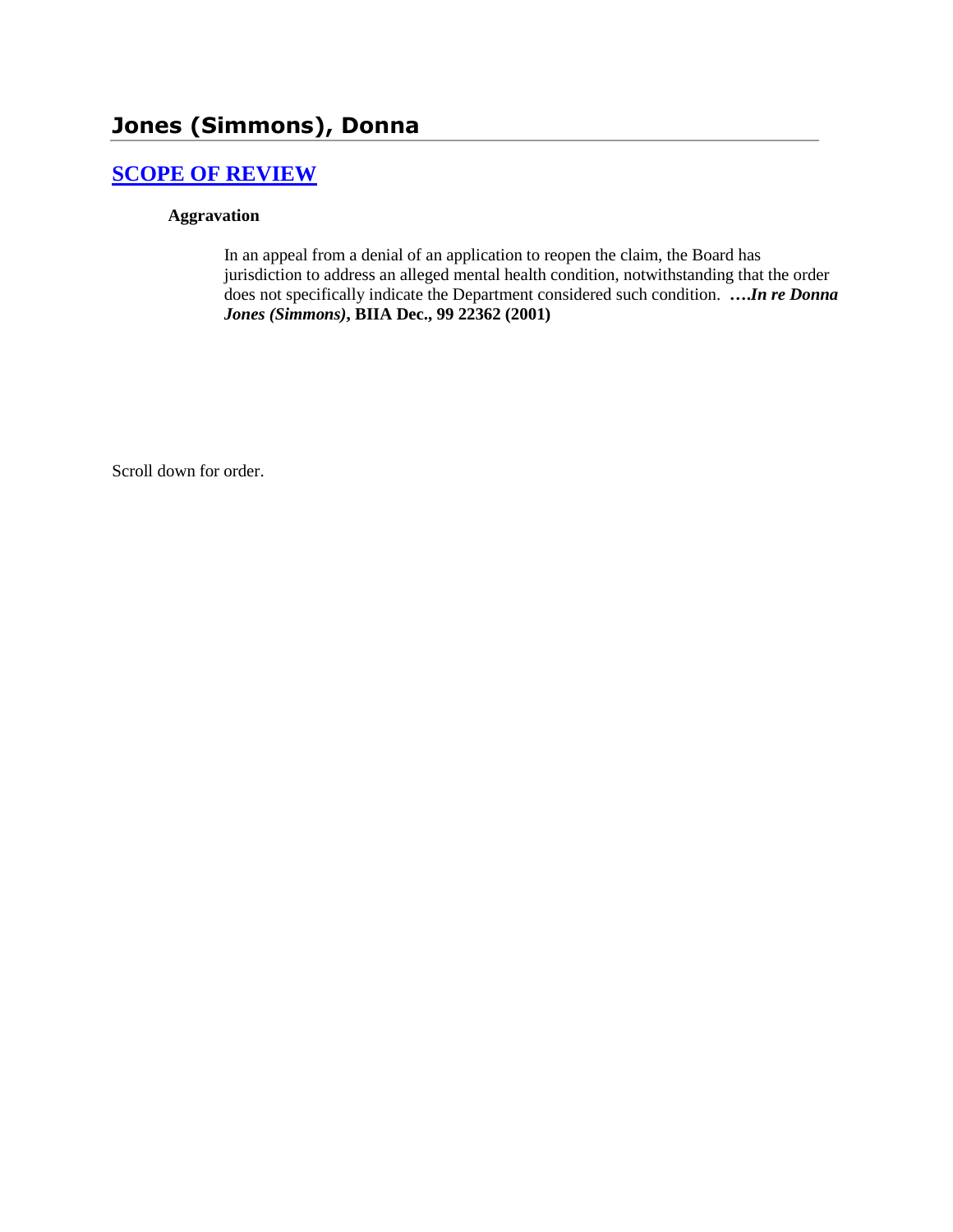### **BEFORE THE BOARD OF INDUSTRIAL INSURANCE APPEALS STATE OF WASHINGTON**

| IN RE:<br><b>DONNA R. JONES (SIMMONS)</b> | <b>DOCKET NO. 99 22362</b>                                                                                  |
|-------------------------------------------|-------------------------------------------------------------------------------------------------------------|
| <b>CLAIM NO. N-931001</b>                 | <b>ORDER VACATING PROPOSED DECISION</b><br>AND ORDER AND REMANDING APPEAL<br><b>FOR FURTHER PROCEEDINGS</b> |
| APPEARANCES:                              |                                                                                                             |
| Claimant, Donna R. Jones (Simmons), by    |                                                                                                             |

Department of Labor and Industries, by The Office of the Attorney General, per Michael A. Kristof, Assistant

Robinson & Kole, P.S., Inc., per

Employer, Country Meadow Village, Inc.,

David W. Robinson

None

The claimant, Donna R. Jones (Simmons), filed an appeal with the Board of Industrial Insurance Appeals on December 6, 1999, from an order of the Department of Labor and Industries dated November 24, 1999. The order denied the claimant's application to reopen her claim. **REMANDED FOR FURTHER PROCEEDINGS.**

### **DECISION**

Pursuant to RCW 51.52.104 and RCW 51.52.106, this matter is before the Board for review and decision on a timely Petition for Review filed by the Department of Labor and Industries to a Proposed Decision and Order issued on February 26, 2001, in which the Department order of November 24, 1999, was reversed and remanded to the Department with direction to reopen the claim, provide the claimant with treatment for her low back condition, pay the claimant time loss compensation for the period from August 10, 1999 through November 24, 1999, evaluate the claimant's mental health condition, and take whatever further action is indicated.

This is an "aggravation appeal" with terminal dates of October 21, 1996 and November 24, 1999. As of October 21, 1996, the first terminal date, the claimant had alleged no mental health condition, nor had the Department made any adjudication regarding such a condition. The August 19, 1999 application to reopen the claim, which eventually resulted in the November 24, 1999 order under appeal, did not mention a mental health condition. Both parties agree that as of the second terminal date, the Department had made no adjudication regarding any mental health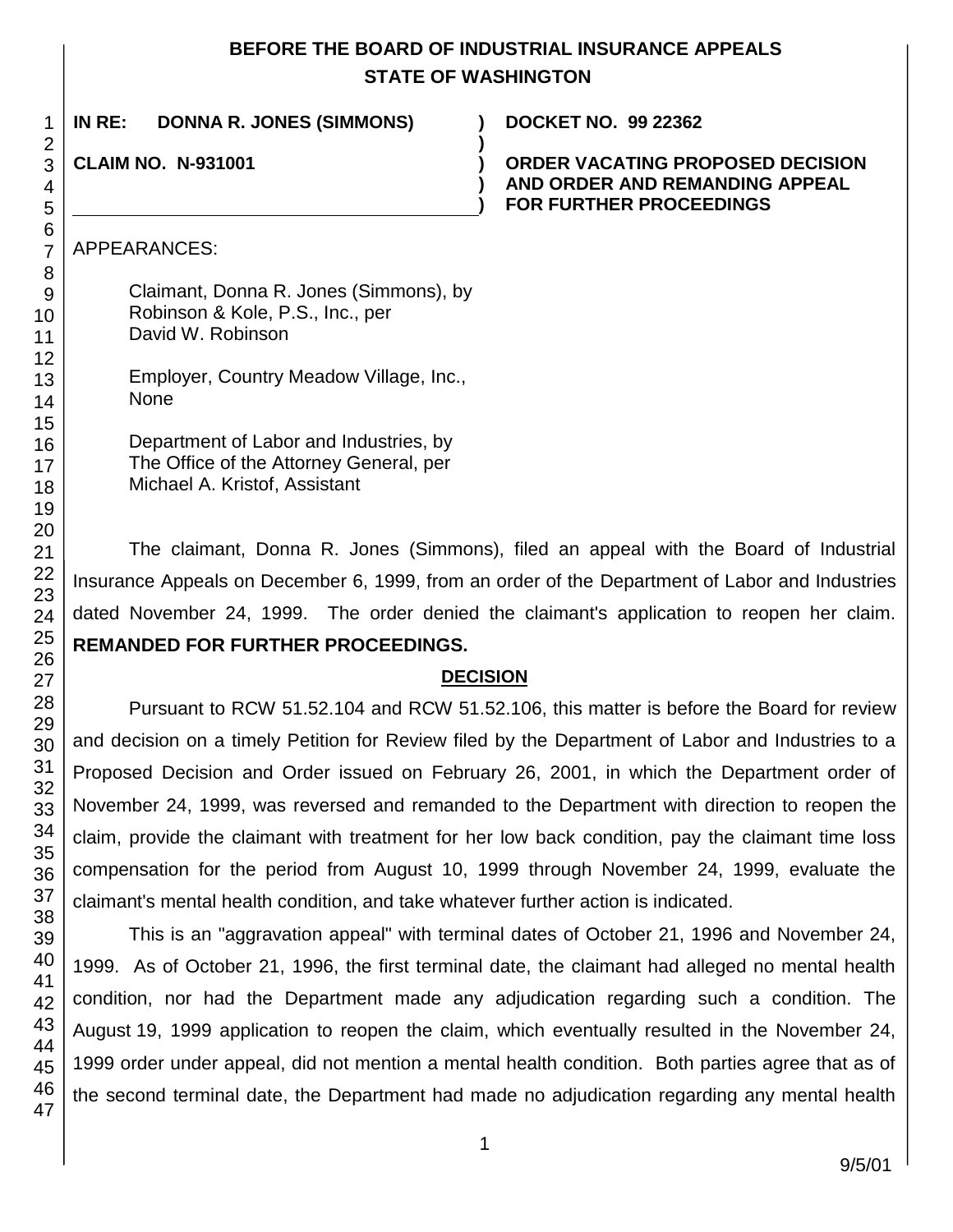condition under this claim. In her appeal from the order denying the reopening application, however, the claimant identified her disability as injuries to the spine, extremities and "related emotional conditions." The issue before the Board at this time is whether we have jurisdiction to address the claimant's alleged mental health condition when the order denying reopening does not specifically indicate that the Department considered such a condition. We conclude that the Board does have that authority. We specifically intend this decision to clarify the discussion begun in an earlier Board decision, *In re David L. Kelmis,* Dckt. No. 99 10480 (May 10, 2000).

The Proposed Decision and Order contains an accurate summary of the evidence presented in the record, so we revisit that only briefly here. Ms. Simmons injured her back in 1994. The claim was closed with an award equal to Category 2 of WAC 296-20-280 on October 21, 1996. The claimant filed a reopening application on August 19,1999. The only condition specifically identified on the reopening application is the low back condition. The record establishes objective evidence of worsening of that condition between the terminal dates accompanied by specific treatment recommendations. The claimant also presented testimony that she was totally temporarily disabled from August 10, 1999 through November 24, 1999. The Proposed Decision and Order directed payment of time loss compensation for that period.

The Department does not contest the finding that the claimant's physical condition worsened between the terminal dates. The Department's Petition for Review takes issue with the direction to pay time loss compensation on the basis that a total temporary disability determination exceeds the scope of the Board's review. This contention has no merit in light of *In re Junior Wheelock*, BIIA Dec., 86 4128 (1987). On remand, the industrial appeals judge need not disturb that determination.

The issues on appeal are not articulated in the records of the two mediation conferences that were convened in this appeal, but at the scheduling conference on May 30, 2000, the claimant noted that she would present a psychiatric witness. The first hearing was set for November 13, 2000. The Department raised no objection to the issue of a psychiatric condition until the November 2, 2000 deposition of Dr. Christopher Noell. The industrial appeals judge allowed the claimant to present Dr. Noell's testimony and allowed the claimant to testify as to her mental state between the terminal dates. The case was transferred to another industrial appeals judge for preparation of the Proposed Decision and Order. He revisited the Department's objections and overruled them based on the Board's decision in *In re David L. Kelmis.*

The facts in *Kelmis* are similar to the facts of this appeal. In *Kelmis*, the claimant's Notice of Appeal was actually forwarded to the Board by the Department. It did not mention any emotional or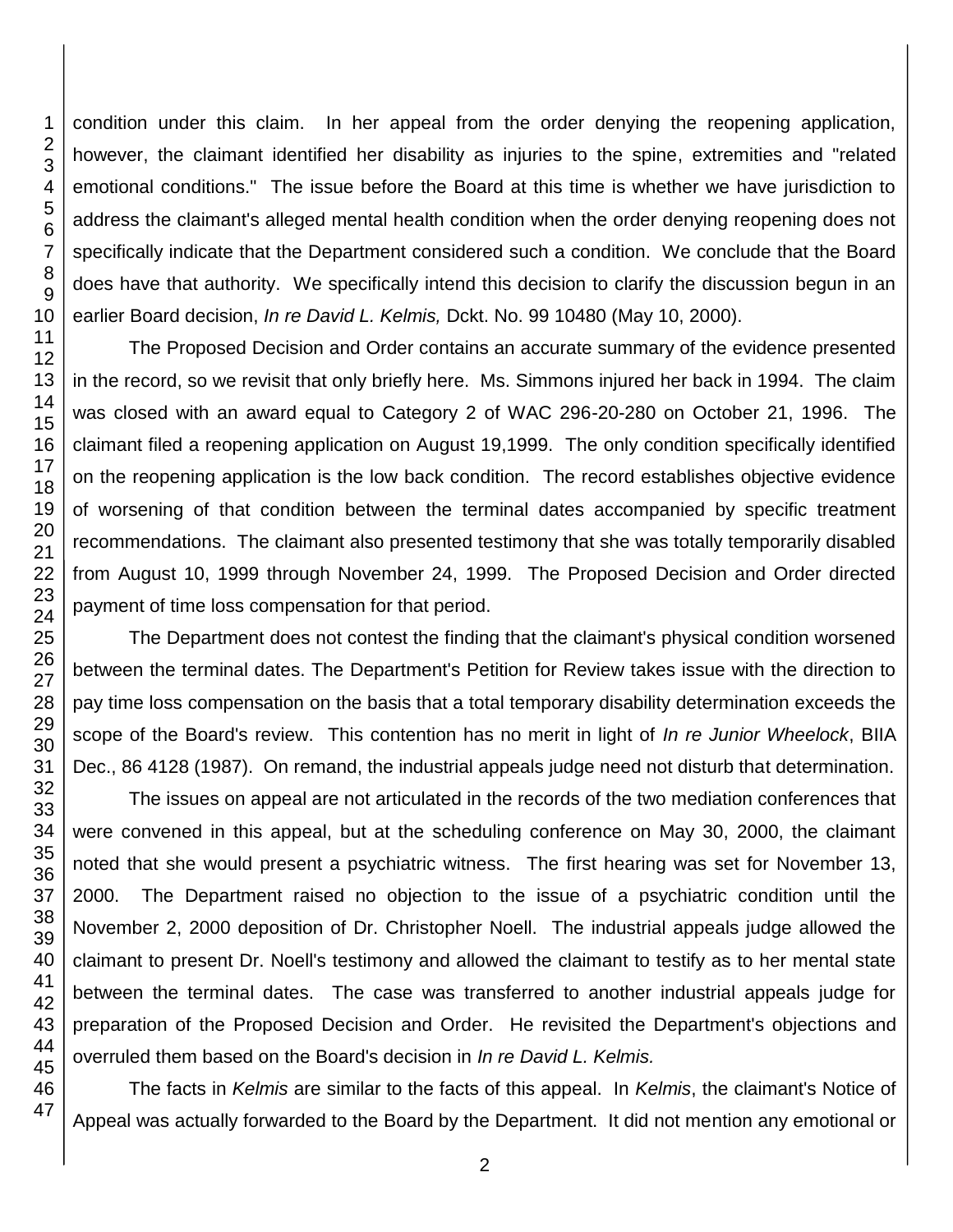mental health issues. Mr. Kelmis first specifically raised the issue of a mental health condition at the scheduling conference. The Department moved for Summary Judgment on the issue of the Board's limited jurisdiction. The industrial appeals judge granted in part, limiting the claimant's evidence to a showing that a psychiatric condition existed. The industrial appeals judge further indicated that if the condition did exist, the claim would be remanded to the Department for further adjudication. The claimant presented the testimony of a forensic psychiatrist. The industrial appeals judge was persuaded that a mental health condition existed and, accordingly, remanded the claim to the Department to determine whether the condition was proximately caused by the industrial injury and, if so, what benefits accrued as a result.

The Department petitioned for review in *Kelmis* on the basis that the Board's review was limited solely to the denial of the reopening application for the accepted physical condition and that it lacked jurisdiction to direct the Department to consider whether a new condition was related to the industrial injury. We remanded the appeal to hearings to allow the claimant to present evidence of "a prima facie case" (1) that a mental health condition exists that is the subject of a diagnosis within the terminology of the *Diagnostic and Statistical Manual of Mental Disorders*, 4th ed.; (2) that the condition is proximately caused by the industrial injury or occupational disease; and (3) that the condition resulted in increased disability between the terminal dates. We further found that if the injured worker could provide medical evidence that established a legally sufficient or prima facie case, the claim should be remanded to the Department to adjudicate any and all issues surrounding the mental health condition. We failed to define what we meant by **adjudicate** in light of the fact that we only directed a remand if the industrial appeals judge already found that a prima facie case for benefits was made. Based on the Board's direction, Mr. Kelmis was allowed to present further psychiatric testimony. On remand, the industrial appeals judge in that case determined that Mr. Kelmis made a prima facie case that the mental health condition was related to the industrial injury, but not that it had worsened between the terminal dates. None of the parties petitioned for review and the Proposed Decision and Order became final on February 22, 2001.

In the present case, our industrial appeals judge determined that the claimant made a prima facie case that she suffered from a mental health condition causally related to the industrial injury between the terminal dates. In the final conclusion of law, he remanded the claim to the Department with instructions to "evaluate" the claimant's mental health condition and "take whatever further action" is indicated. This direction to the Department is unclear. What does the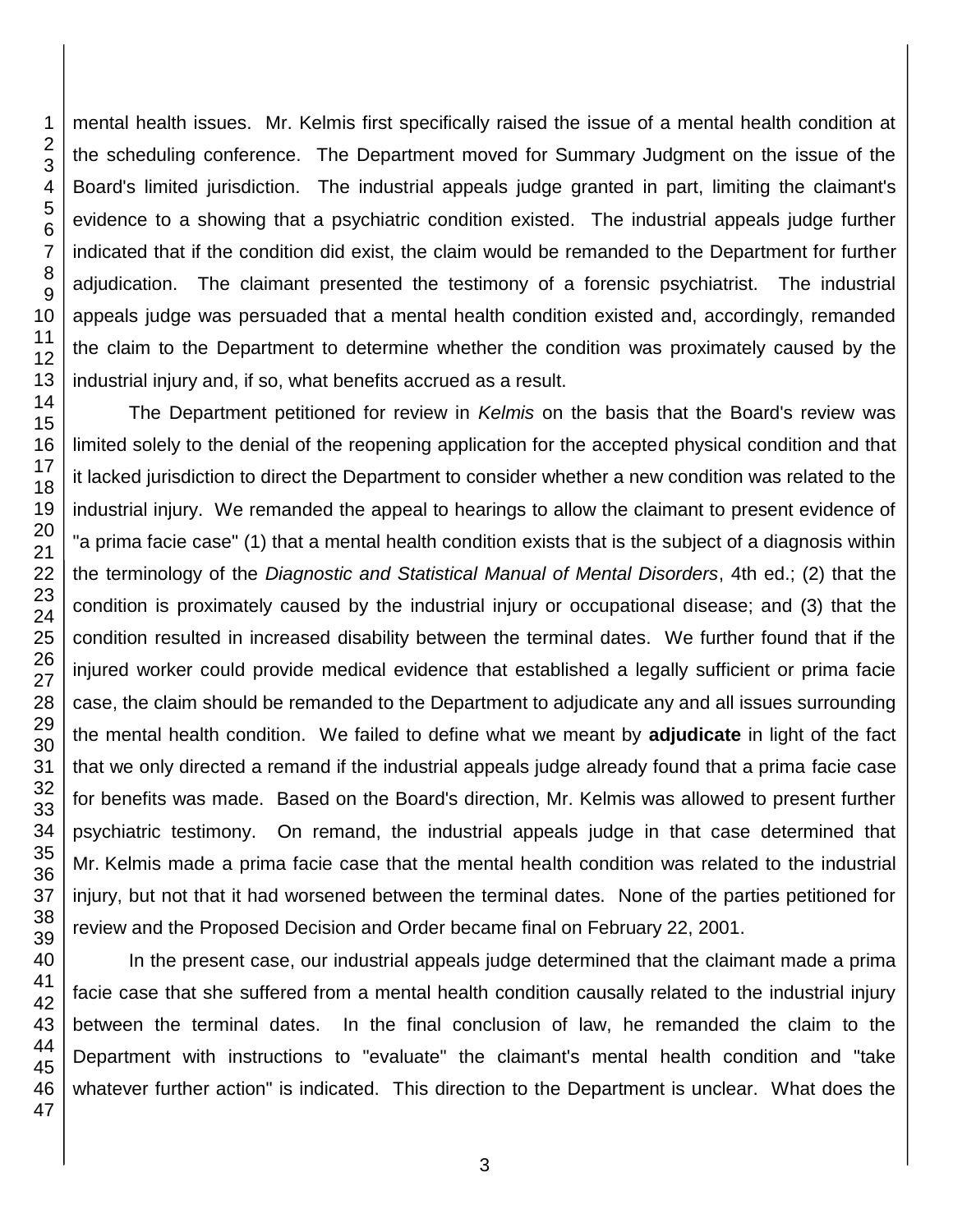word "evaluate" mean in light of the determination that the claimant has already made a prima facie case for allowance of the condition?

On further consideration, we conclude that the position we adopted in *Kelmis* concerning our jurisdiction in cases concerning the scope of the Department's order rejecting a reopening application was narrow and unworkable. The Board, like any other administrative agency, has the inherent power to determine if a dispute is within its jurisdiction or the scope of its review. *Callihan v. Department of Labor & Indus.*, 10 Wn. App. 153 (1973), at 157; *In re Keith Hunt*, BIIA Dec., 6213 (1994). We conclude that in the face of any order rejecting a reopening application, we have jurisdiction to determine the existence of any conditions that are alleged to have worsened such that they may form the basis for reopening an industrial insurance claim, whether or not they are specifically included in the order on appeal. The Department bases its objection on the holding of *Hanquet v. Department of Labor & Indus*., 75 Wn. App. 657 (1994). That case stands for the proposition that the Board's jurisdiction extends only to issues decided by the Department, explicitly or implicitly, in its orders. Clearly, the Department did not explicitly decide the issue of whether Ms. Simmons has a mental health condition related to her industrial injury or whether it worsened between the terminal dates. Implicitly, however, the Department decided all bases on which the claim could be reopened. The argument that the reopening application made no mention of a mental health condition is not well taken. The requirements of a reopening application, as established by the Supreme Court in *Donati v. Department of Labor & Indus*., 35 Wn.2d 151 (1949) are merely that the application be in writing and that it give the Department **some** information to the effect that worsening has occurred. There is no requirement that the claimant file a separate application for each condition that may have worsened.

The circumstance where a claimant files a reopening application that mentions only a single condition that has worsened is analogous to the instance where a claimant files an original application for benefits that does not completely list all physical conditions related to the industrial injury. We considered such a circumstance in the case of *In re Lori L. Robinson,* Dckt. No. 99 13360 (November 1, 2000). While the *Robinson* case has not been designated as a significant decision of this Board, we find it useful to revisit our reasoning in that decision.

In *Robinson*, the claimant filed an application for benefits for an injury to one knee. The claim was rejected. On appeal to the Board, the industrial appeals judge directed the Department to allow the claim for injuries to **both** knees. In its Petition for Review, the Department alleged that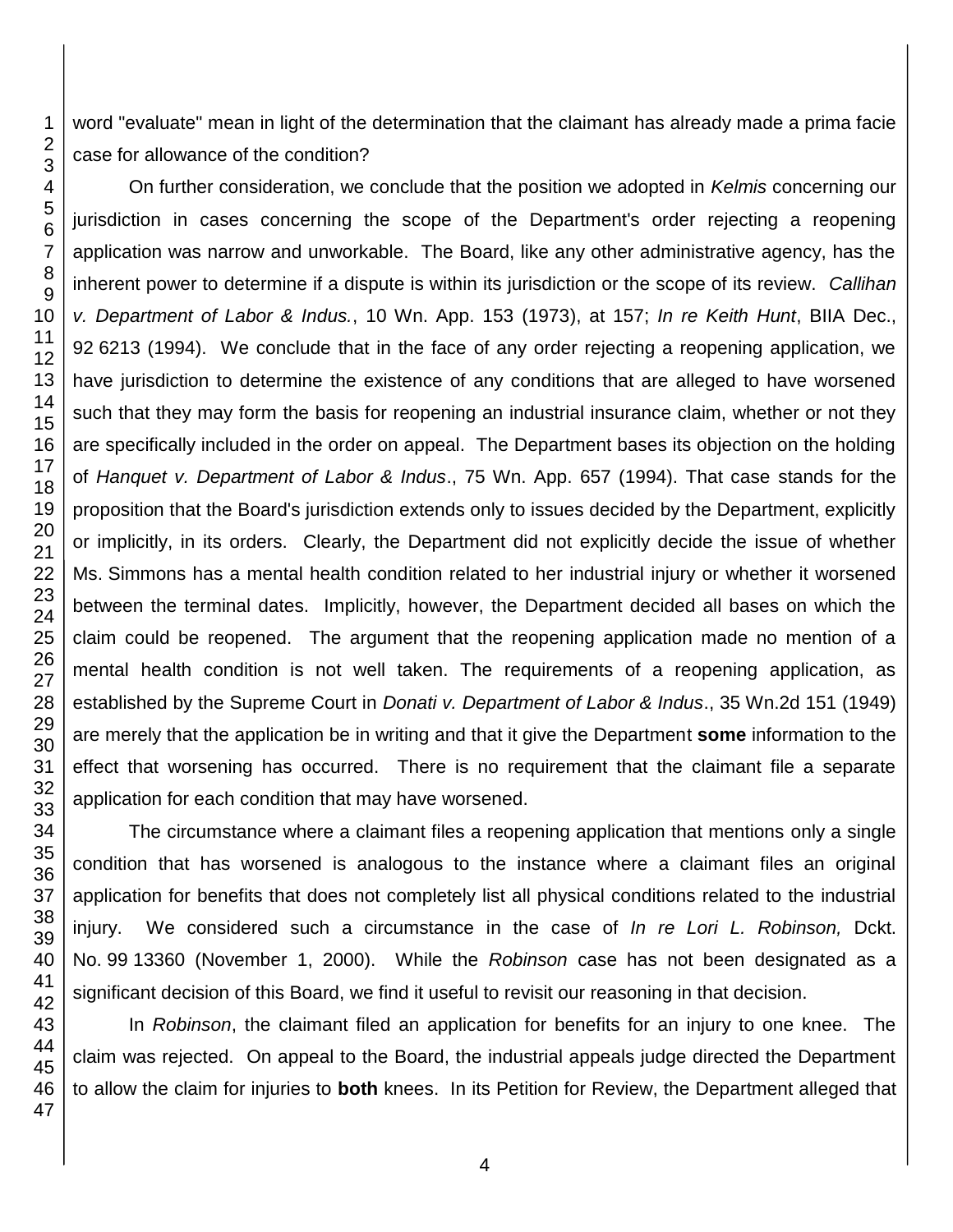the Board exceeded its jurisdiction because the application for benefits referenced only one knee. We rejected that contention, stating,

> It is clear from the facts and circumstances of this case that the March 2, 1999 adjudication by the Department applied to both knees. While the application for benefits mentioned only the left knee, it is not unusual for an industrial insurance claim to include adjudications of conditions or areas of the body that were not originally mentioned in the application for benefits. In this case, the claimant reported right knee symptoms and complaints several months before the Department issued its March 2, 1999 order. All three doctors who testified either treated or examined the claimant's right knee before that order was issued. We believe, therefore, that the Department had been apprised of the right knee condition and the claimant's allegation that it was industrially related prior to its issuance of that order. The order under appeal in this matter is a rejection order. Such an order is an adjudication by the Department that the claim **in its entirety** is not valid and/or compensable. Therefore, such an order must be construed to reject all potential conditions that are alleged to have resulted from the industrial injury or occupational disease for which the claim was filed and of which the Department had notice prior to its issuance of such an order.

*Robinson*, at 2. We note that in *Robinson* the evidence established that the claimant had provided information about the expanded scope of the claim before the issuance of the order on appeal. If our jurisdiction on appeal were as limited as the Department suggests it is, the claimant would be foreclosed from even establishing what information the Department actually had available. On remand, one factor the industrial appeals judge should consider is whether there were diagnoses or treatment recommendations in the claimant's records provided to the Department that support her claim for an industrially related mental health condition.

*In re Ronald Holstrom*, BIIA Dec., 70,033 (1986) established the limit of the Board's jurisdiction in the case where the Department rejects a reopening application on the specific grounds that a new condition is not related to the original injury. In that instance, the Department, having determined the injury was not the proximate cause of the claimed condition, has clearly not had occasion to consider what treatment or other benefits might accrue if the condition were allowed. All the Board may do in those circumstances is remand the claim with direction to allow the condition and provide benefits according to law. The same limitation on our actions would logically apply in the face of a determination that a "new" condition not specifically identified in the order rejecting reopening is related to the original injury. On remand the parties should be allowed to develop and present their cases on the existence and causation of Ms. Simmons' alleged industrially related mental health condition. If a preponderance of the evidence establishes a